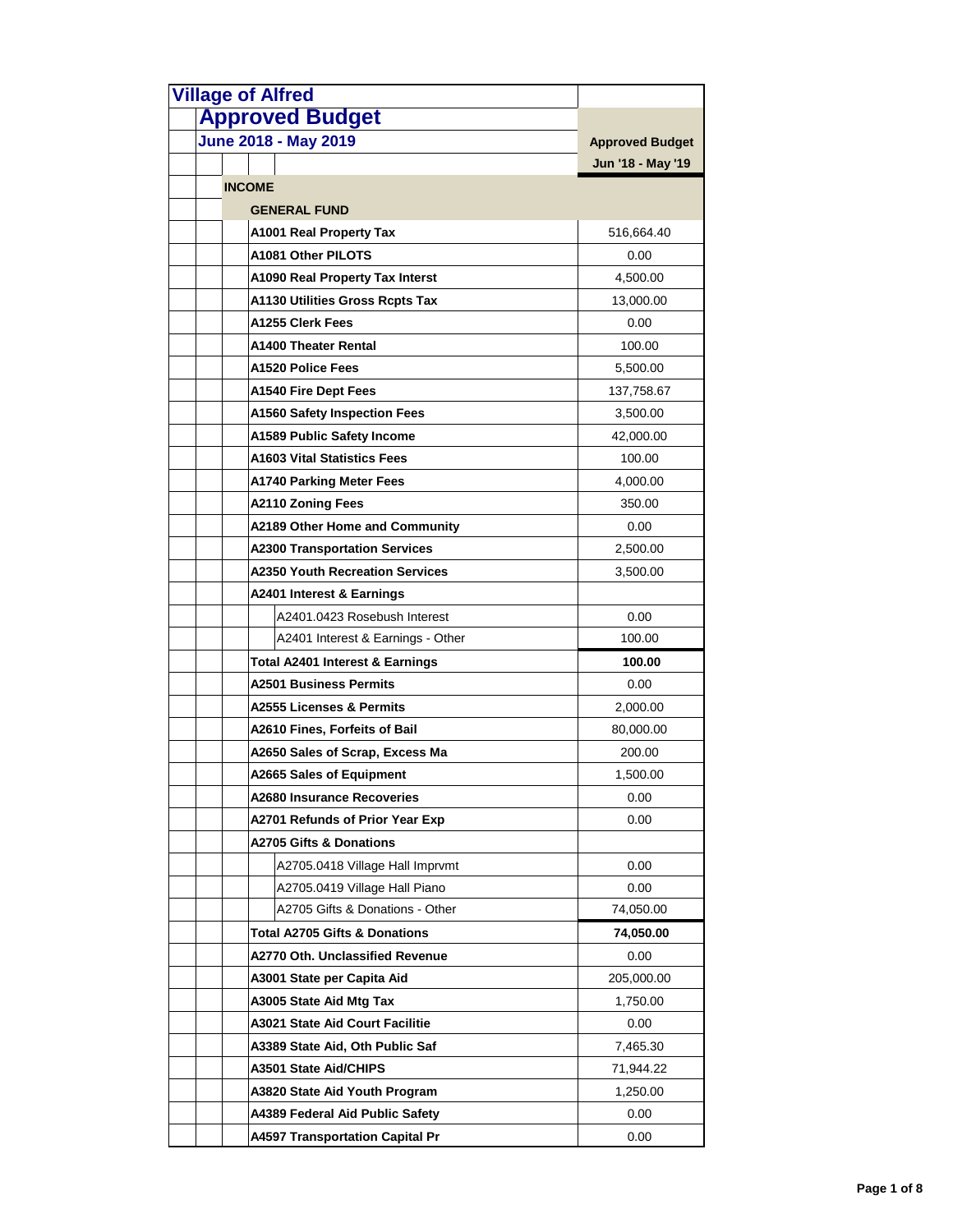| <b>Village of Alfred</b><br><b>Approved Budget</b>                  |                                             |
|---------------------------------------------------------------------|---------------------------------------------|
| <b>June 2018 - May 2019</b>                                         |                                             |
|                                                                     | <b>Approved Budget</b><br>Jun '18 - May '19 |
|                                                                     |                                             |
| A5031 Interfund Transfer                                            | 67,989.01                                   |
| A5789 Other Debt                                                    | 0.00                                        |
| A915.0418 Village Hall Improvements Rsv                             | 0.00                                        |
| <b>AXXX Garbage Collection Fee</b>                                  | 100,000.00                                  |
| <b>A599 Appropriated GF Balance</b><br><b>General Fund Subtotal</b> | 43,500.00                                   |
| <b>WATER FUND</b>                                                   | 1,390,221.60                                |
|                                                                     |                                             |
| <b>FX1289 Water Other Income</b>                                    | 0.00                                        |
| <b>FX2140 Metered Water Sales</b>                                   | 390,000.00                                  |
| <b>FX2148 Water Bill Penalties</b>                                  | 3,500.00                                    |
| <b>FX2378 Water Sycs to oth Gymts</b>                               | 350.00                                      |
| <b>FX2401 Interest &amp; Earnings</b>                               | 50.00                                       |
| <b>FX2665 Sales of Equipment</b>                                    | 0.00                                        |
| <b>FX2680 Insurance Recoveries</b>                                  | 0.00                                        |
| FX5789 Other Debt                                                   | 0.00                                        |
| <b>FX599 Appropriated Fund Balance</b>                              | 35,500.00                                   |
| <b>Water Fund Subtotal</b>                                          | 429,400.00                                  |
| <b>SEWER FUND</b>                                                   |                                             |
| G2121 Sewer Rents                                                   | 355,000.00                                  |
| G2122 Sewer Bonds                                                   | 135,000.00                                  |
| G2130 Waste Disposal - Other                                        | 14,500.00                                   |
| G2374 Sewer Svcs to Oth Gvmts                                       | 0.00                                        |
| G2389 Other Wastewater Charges                                      | 0.00                                        |
| G2401 Interest & Earnings                                           | 0.00                                        |
| G2650 Sale of scrap                                                 | 0.00                                        |
| <b>G2665 Sale of Equipment</b>                                      | 2,500.00                                    |
| G2680 Insurance Recoveries                                          | 0.00                                        |
| G2770 Othr Unclassified Rev.                                        | 0.00                                        |
| G3902 St. Aid Planning Studies                                      | 0.00                                        |
| G5031 Interfund Transfer                                            | 50,123.22                                   |
| G5789 Other Debt                                                    | 0.00                                        |
| <b>G599 Appropriated Fund Balance</b>                               | 65,000.00                                   |
| <b>Sewer Fund Subtotal</b>                                          | 622,123.22                                  |
|                                                                     |                                             |
| <b>Operating Revenue Total</b>                                      | 2,441,744.82                                |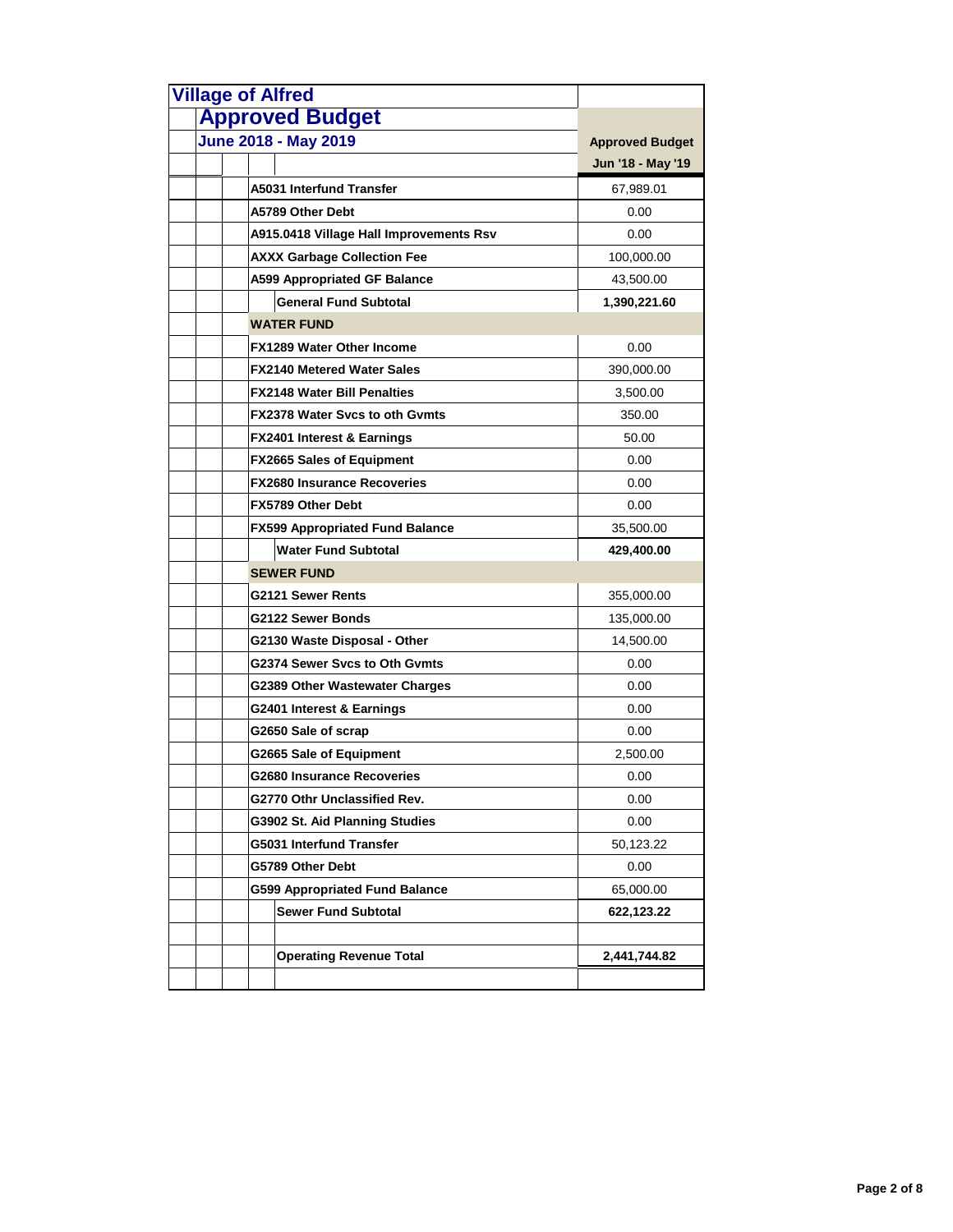| <b>Village of Alfred</b>                     |                        |
|----------------------------------------------|------------------------|
| <b>Approved Budget</b>                       |                        |
| <b>June 2018 - May 2019</b>                  | <b>Approved Budget</b> |
|                                              | Jun '18 - May '19      |
|                                              |                        |
| <b>EXPENSE</b>                               |                        |
| <b>GENERAL FUND</b>                          |                        |
| A10101 - Village Board Salaries              | 6,000.00               |
| <b>A10104 Village Board Expenses</b>         | 100.00                 |
| <b>A11101 Justice Court Salaries</b>         |                        |
| A11101.1400 Justice Court PT                 | 6,250.00               |
| A11101 Justice Court Salaries - Other        | 12,000.00              |
| <b>Total A11101 Justice Court Salaries</b>   | 18,250.00              |
| <b>A11102 Court Equipment</b>                | 0.00                   |
| <b>A11104 Justice Court Expenses</b>         |                        |
| A11104.4100 Court Supplies                   | 1,000.00               |
| A11104.4206 Court Telephone                  | 500.00                 |
| A11104.4400 Court Prof. Svcs.                | 100.00                 |
| A11104.4408 Court Training                   | 200.00                 |
| A11104.4410 Court Computer Svc.              | 2,000.00               |
| A11104.4600 Court Maint.                     | 50.00                  |
| A11104.4700 Court Misc.                      | 0.00                   |
| <b>Total A11104 Justice Court Expenses</b>   | 3,850.00               |
| <b>A11801 Court Acting Justice</b>           | 500.00                 |
| A12101 Mayor Salary                          | 6,000.00               |
| A12104 Mayor Expenses                        | 800.00                 |
| A13204 Auditing & Accounting                 | 9,000.00               |
| A13251 Clerk-Treasurer Salaries              |                        |
| A13251.1400 Clerk Part-time                  | 15,133.00              |
| A13251 Clerk-Treasurer Salaries - Other      | 14,698.44              |
| <b>Total A13251 Clerk-Treasurer Salaries</b> | 29,831.44              |
| A13254 Clerk-Treasurer Expenses              |                        |
| A13254.4100 Clerk Supplies                   | 500.00                 |
| A13254.4206 Clerk Telephone                  | 200.00                 |
| A13254.4400 Clerk Prof. Svcs.                | 500.00                 |
| A13254.4408 Clerk Training                   | 750.00                 |
| A13254.4700 Clerk Misc. Exp.                 | 150.00                 |
| A13254 Clerk-Treasurer Expenses - Other      | 0.00                   |
| Total A13254 Clerk-Treasurer Expenses        | 2,100.00               |
| A13554 Assessment Expenses                   | 1,000.00               |
| A13754 Credit Card Fees                      | 0.00                   |
| A14201 Attorney Fees                         | 9,000.00               |
| A14204 Attorney Expenses                     | 300.00                 |
| A14501 Elections - Wages                     | 420.00                 |
| <b>A14504 Elections Expenses</b>             | 500.00                 |
| A16201 Bldgs. Maint. Wages                   |                        |
|                                              |                        |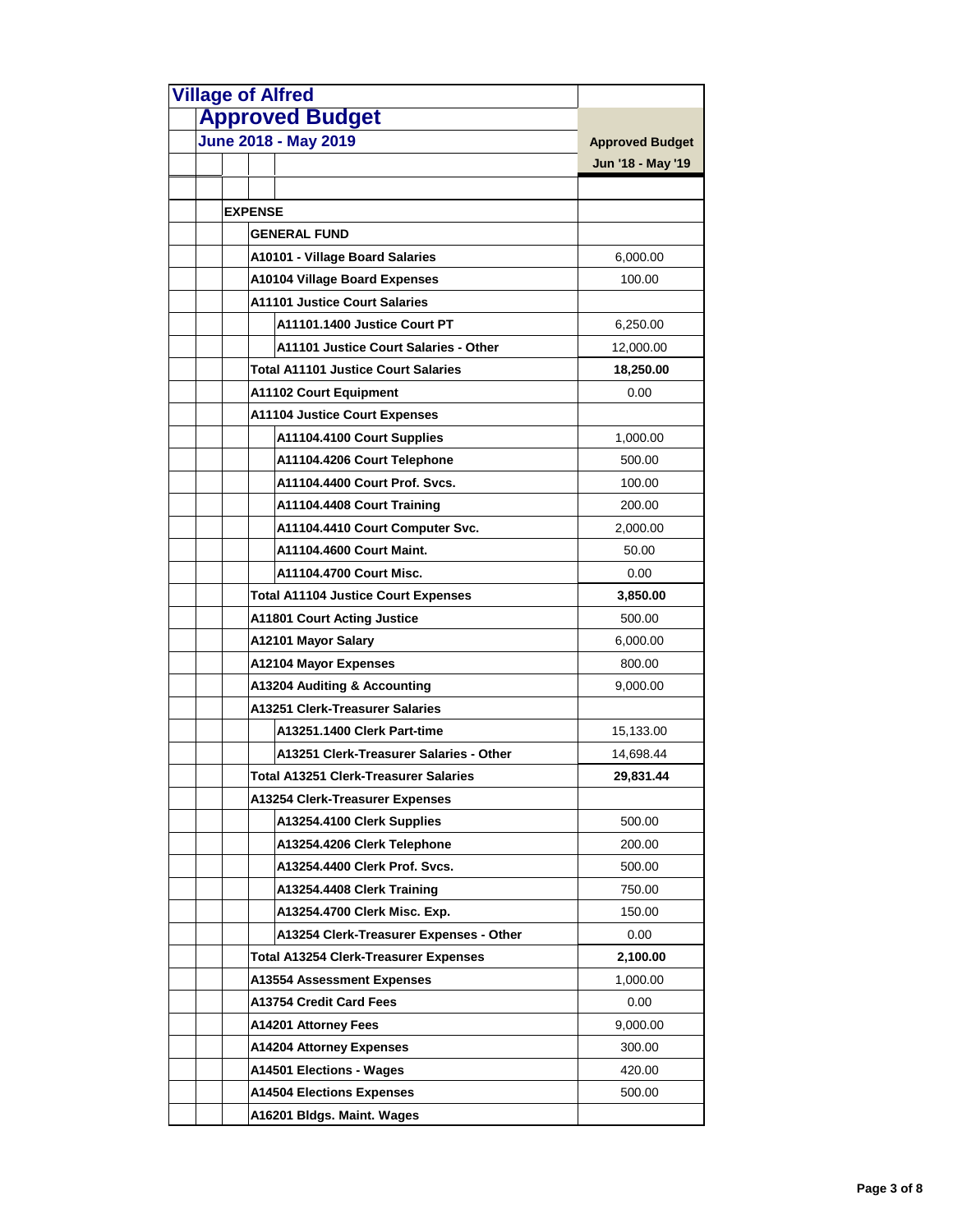| <b>Village of Alfred</b><br><b>Approved Budget</b> |                        |
|----------------------------------------------------|------------------------|
|                                                    |                        |
| <b>June 2018 - May 2019</b>                        | <b>Approved Budget</b> |
|                                                    | Jun '18 - May '19      |
| A16201.1400 Bldgs. Maint. PT                       | 0.00                   |
| Total A16201 Bldgs. Maint. Wages                   | 0.00                   |
| A16202 Buildings Equipment                         | 1,500.00               |
| A16204 Village Hall Expenses                       |                        |
| A16204.4100 Vill. Hall Supplies                    | 1,500.00               |
| A16204.4205 Village Hall Elect.                    | 5,000.00               |
| A16204.4400 Vill. Hall Prof Svc                    | 5,800.00               |
| A16204.4600 Village Hall Maint.                    | 2,000.00               |
| A16204 Village Hall Expenses - Other               | 0.00                   |
| <b>Total A16204 Village Hall Expenses</b>          | 14,300.00              |
| A16702 Central Print/Mail Equip                    | 0.00                   |
| <b>A16504 Central Communications</b>               | 2,000.00               |
| A16704 Central Print/Mail                          | 3,500.00               |
| A16802 Data Processing Equip.                      | 500.00                 |
| A16804 Data Processing Expenses                    | 2,000.00               |
| <b>A19104 Unallocated Insurance</b>                | 59,000.00              |
| A19204 Municipal Assoc. Dues                       | 2,316.00               |
| A19304 Judgments and Claims                        | 0.00                   |
| A19724 Payments to Treasurer                       | 0.00                   |
| A19894 Special Items - Misc.                       | 1,500.00               |
| A19904 Contingency Account                         | 30,000.00              |
| <b>A31201 Police Salaries</b>                      |                        |
| A31201.1100 Police Overtime                        | 19,200.00              |
| A31201.1400 Police Part-time                       | 43,200.00              |
| A31201 Police Salaries - Other                     | 321,600.00             |
| Total A31201 Police Salaries                       | 384,000.00             |
| A31202 Police Equipment                            | 35,000.00              |
| <b>A31204 Police Expenses</b>                      |                        |
| A31204.4100 Police Supplies                        | 5,000.00               |
| A31204.4102 Police Uniforms                        | 5,000.00               |
| A31204.4203 Police Gasoline                        | 5,500.00               |
| A31204.4206 Police Telephone                       | 1,250.00               |
| A31204.4400 Police Prof. Svc.                      | 700.00                 |
| A31204.4404 Police Auto Expense                    | 5,000.00               |
| A31204.4408 Police Training                        | 5,000.00               |
| A31204.4410 Police Computer Svc                    | 3,000.00               |
| A31204.4600 Police Maint. Exp.                     | 1,000.00               |
| A31204.4700 Police Misc. Exp.                      | 1,000.00               |
| <b>Total A31204 Police Expenses</b>                | 32,450.00              |
| A33202 Traffic Control Equip.                      | 0.00                   |
| <b>A33204 Traffic Control Expenses</b>             | 2,500.00               |
| <b>A34104 Fire Protection Fees</b>                 | 137,758.67             |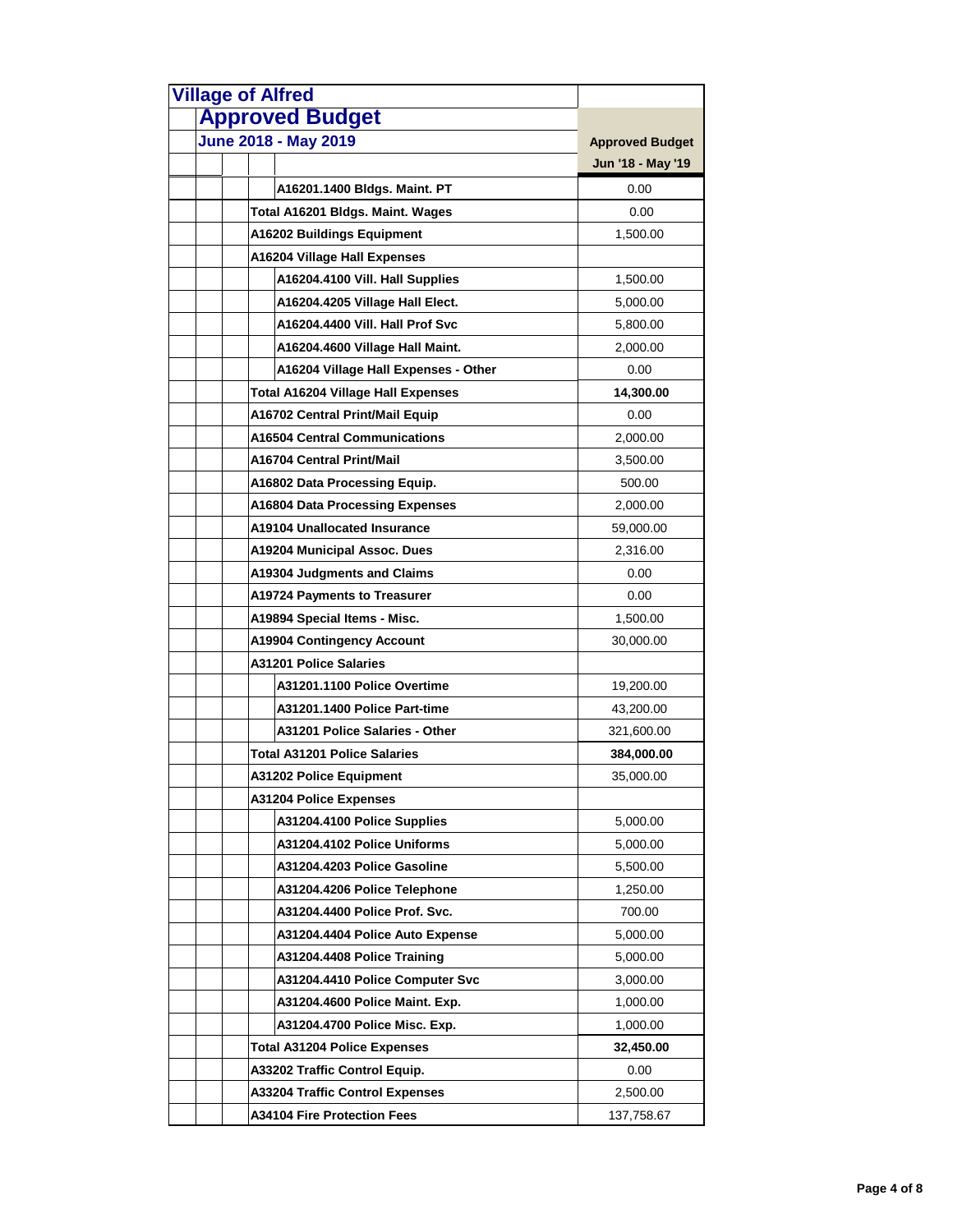| <b>Village of Alfred</b>                     |                        |
|----------------------------------------------|------------------------|
| <b>Approved Budget</b>                       |                        |
| <b>June 2018 - May 2019</b>                  | <b>Approved Budget</b> |
|                                              | Jun '18 - May '19      |
| A35104 Dog Control Fees                      | 0.00                   |
| <b>A35204 Animal Control Fees</b>            | 0.00                   |
| A36201 Safety Inspection Salary              |                        |
| A36201.1400 Safety Inspect. PT               | 1,000.00               |
| A36201 Safety Inspection Salary - Other      | 9,061.88               |
| <b>Total A36201 Safety Inspection Salary</b> | 10,061.88              |
| A40204 Vital Statistics Fee                  | 100.00                 |
| A45404 Ambulance Fees                        | 4,156.43               |
| A50204.4400 Hwy Engineering Svc              | 0.00                   |
| <b>A51101 General Repairs Wages</b>          |                        |
| A51101.1100 Gen. Rprs Overtime               | 2,000.00               |
| A51101.1400 Gen. Rprs Parttime               | 8,000.00               |
| A51101 General Repairs Wages - Other         | 57,500.00              |
| Total A51101 General Repairs Wages           | 67,500.00              |
| A51102 General Repairs Equip.                |                        |
| A51102.2100 Gen. Capital Equip.              | 0.00                   |
| A51102 General Repairs Equip. - Other        | 0.00                   |
| Total A51102 General Repairs Equip.          | 0.00                   |
| A51104 General Repairs Expense               |                        |
| A51104.4100 Gen. Rprs. Supplies              | 4,000.00               |
| A51104.4102 Gen. Rprs. Uniforms              | 3,000.00               |
| A51104.4109 Sand/Salt                        | 7,000.00               |
| A51104.4203 Gen. Rprs. Gasoline              | 8,000.00               |
| A51104.4205 Village Shop Electr              | 1,300.00               |
| A51104.4206 Village Shop Teleph              | 1,200.00               |
| A51104.4207 Village Shop Heat                | 2,500.00               |
| A51104.4400 Gen. Rprs Prof. Svc              | 1,000.00               |
| A51104.4404 Gen. Rprs. Auto Exp              | 5,000.00               |
| A51104.4408 Gen. Rprs. Training              | 500.00                 |
| A51104.4600 Gen. Rprs. Maint.                | 16,750.00              |
| Total A51104 General Repairs Expense         | 50,250.00              |
| A51122 Highway Improvements                  | 75,000.00              |
| A51822 Street Lighting Equip.                | 0.00                   |
| <b>A51824 Street Lighting Expenses</b>       |                        |
| A51824.4600 Street Light. Maint              | 1,500.00               |
| A51824 Street Lighting Expenses - Other      | 25,500.00              |
| Total A51824 Street Lighting Expenses        | 27,000.00              |
| A54104 Sidewalks                             | 1,000.00               |
| A71404 Playgrounds                           | 500.00                 |
| <b>A72704 Village Band Concerts</b>          | 0.00                   |
| A73104 Youth Programs Expenses               | 7,000.00               |
| <b>A80101 Zoning Salaries</b>                | 9,061.88               |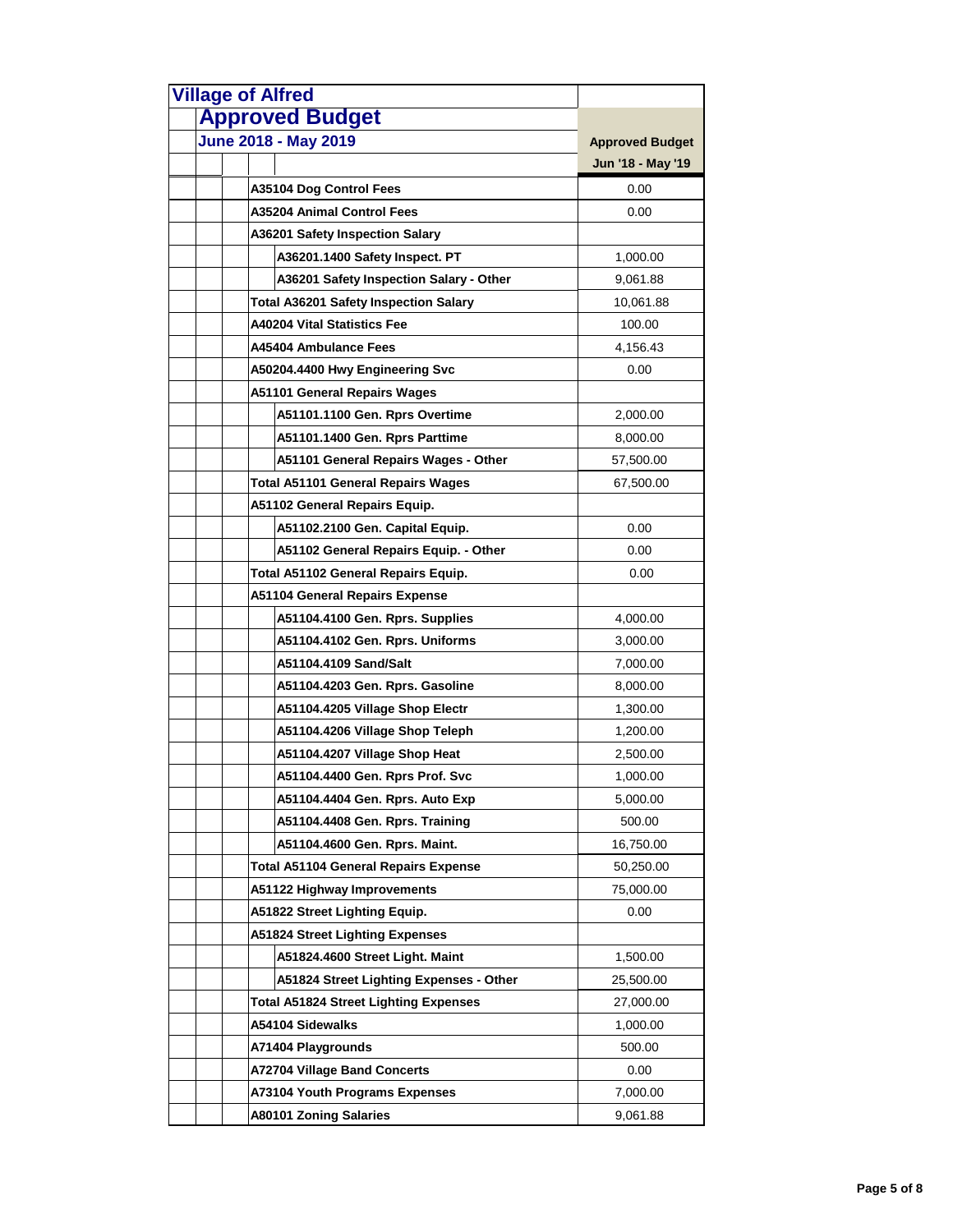| <b>Village of Alfred</b>              |                        |
|---------------------------------------|------------------------|
| <b>Approved Budget</b>                |                        |
| June 2018 - May 2019                  | <b>Approved Budget</b> |
|                                       | Jun '18 - May '19      |
| <b>A80104 Zoning Expenses</b>         | 1,000.00               |
| <b>A80204 Planning Expenses</b>       |                        |
| A80204.4408 Planning Training         | 800.00                 |
| A80204 Planning Expenses - Other      | 350.00                 |
| <b>Total A80204 Planning Expenses</b> | 1,150.00               |
| <b>A81402 Storm Sewers Imprvmts</b>   | 7,465.30               |
| A81602 Garbage Equipment              | 0.00                   |
| A81604 Refuse/Garbage Expense         | 100,000.00             |
| <b>A85104 Beautification</b>          | 350.00                 |
| A85602 Shade Trees                    | 1,500.00               |
| <b>A90108 State Retirement</b>        | 19,000.00              |
| <b>A90158 Police Retirement</b>       | 80,000.00              |
| <b>A90308 Social Security</b>         | 40,000.00              |
| A90408 Workers Comp.                  | 9,650.00               |
| A90608 Medical Insurance              | 69,000.00              |
| A90898 Employee Benefits (ERIP)       | 13,500.00              |
| <b>General Fund Expenses Subtotal</b> | 1,390,221.60           |
| <b>WATER FUND</b>                     |                        |
| <b>FX83101 Water Admin, Salaries</b>  |                        |
| FX83101.1400 Water Admin. PT          | 7,362.00               |
| FX83101 Water Admin, Salaries - Other | 8,691.25               |
| Total FX83101 Water Admin. Salaries   | 16,053.25              |
| FX83102 Water Admin. Equipment        | 2,500.00               |
| FX83104 Water Admin. Expenses         |                        |
| FX83104.4100 Water Admin Supply       | 1,000.00               |
| FX83104.4400 Water Admin ProSvc       | 2,000.00               |
| FX83104.4408 Water Admin Train        | 1,000.00               |
| FX83104.4600 Water Admin Maint.       | 2,350.00               |
| FX83104.4700 Water Admin Misc         | 200.00                 |
| FX83104 Water Admin. Expenses - Other | 400.00                 |
| Total FX83104 Water Admin. Expenses   | 6,950.00               |
| <b>FX83204 Water Source Expenses</b>  |                        |
| FX83204.4205 Water Electric           | 50,000.00              |
| FX83204.4206 Water Telephone          | 2,500.00               |
| FX83204.4207 Water Natural Gas        | 2,200.00               |
| Total FX83204 Water Source Expenses   | 54,700.00              |
| FX83304 Water Purification Exp.       |                        |
| FX83304.4100 Water Purif. Spply       | 4,000.00               |
| FX83304.4411 Water Lab Tests          | 4,000.00               |
| Total FX83304 Water Purification Exp. | 8,000.00               |
| FX83401 Water Distr. Salaries         |                        |
| FX83401.1100 Water Dist. OT           | 17,000.00              |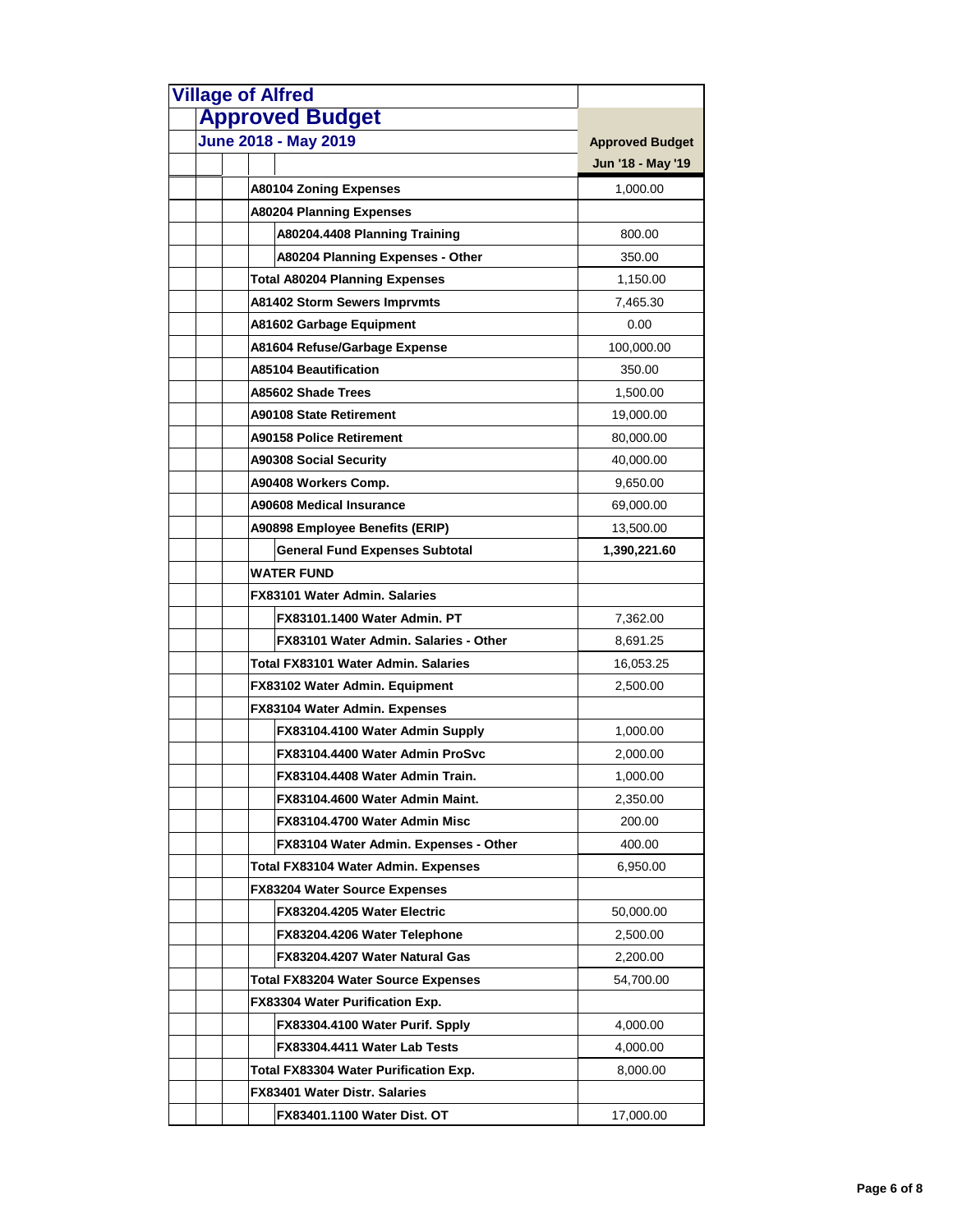| <b>Village of Alfred</b> |                                           |                        |
|--------------------------|-------------------------------------------|------------------------|
|                          | <b>Approved Budget</b>                    |                        |
|                          | <b>June 2018 - May 2019</b>               | <b>Approved Budget</b> |
|                          |                                           | Jun '18 - May '19      |
|                          | <b>FX83401.1400 Water Dist. PT</b>        | 5,500.00               |
|                          | FX83401 Water Distr. Salaries - Other     | 63,000.00              |
|                          | Total FX83401 Water Distr. Salaries       | 85,500.00              |
|                          | <b>FX83402 Water Dist. Equipment</b>      |                        |
|                          | FX83402.2100 Water Cap. Outlay            | 0.00                   |
|                          | FX83402 Water Dist. Equipment - Other     | 0.00                   |
|                          | Total FX83402 Water Dist. Equipment       | 0.00                   |
|                          | FX83404 Water Dist. Expenses              |                        |
|                          | FX83404.4100 Water Dist. Supply           | 3,000.00               |
|                          | FX83404.4400 Water Prof. Svcs             | 2,000.00               |
|                          | <b>FX83404.4600 Water Maint.</b>          | 25,000.00              |
|                          | FX83404.4700 Water Misc. Exp.             | 3,500.00               |
|                          | <b>Total FX83404 Water Dist. Expenses</b> | 33,500.00              |
|                          | FX90108 Retirement                        | 14,000.00              |
|                          | <b>FX90308 Social Security</b>            | 7,000.00               |
|                          | FX90408 Workers Comp.                     | 2,650.00               |
|                          | <b>FX90608 Medical Insurance</b>          | 21,000.00              |
|                          | <b>FX962 Contingency Account</b>          | 15,000.00              |
|                          | <b>FX99010 Interfund Transfer</b>         | 118,112.23             |
|                          | FX90898 Employee Benefits (ERIP)          | 13,500.00              |
|                          | <b>Water Fund Expenses Subtotal</b>       | 398,465.48             |
|                          | <b>SEWER FUND</b>                         |                        |
|                          | G19304 Sewer Judgments/Claims             | 0.00                   |
|                          | G81101 Sewer Admin. Salary                |                        |
|                          | G81101.1400 Sewer Admin PT                | 7,362.00               |
|                          | G81101 Sewer Admin. Salary - Other        | 7,349.22               |
|                          | Total G81101 Sewer Admin. Salary          | 14,711.22              |
|                          | G81102 Sewer Admin. Equipment             | 2,500.00               |
|                          | G81104 Sewer Admin Expenses               |                        |
|                          | G81104.4100 Admin. Supply                 | 1,500.00               |
|                          | G81104.4400 Admin. Tech Svcs              | 7,000.00               |
|                          | G81104.4408 Admin. Training               | 1,000.00               |
|                          | G81104.4411 Sewer Lab Tests               | 18,000.00              |
|                          | G81104.4600 Sewer Admin Maint.            | 500.00                 |
|                          | G81104.4700 Sewer Admin. Misc.            | 100.00                 |
|                          | Total G81104 Sewer Admin Expenses         | 28,100.00              |
|                          | G81204 WWTP Collect. System Exp           | 17,500.00              |
|                          | G81301 WWTP Salaries                      |                        |
|                          | G81301.1100 WWTP Overtime                 | 16,000.00              |
|                          | G81301.1400 WWTP Parttime                 | 5,500.00               |
|                          | G81301 WWTP Salaries - Other              | 123,000.00             |
|                          | <b>Total G81301 WWTP Salaries</b>         | 144,500.00             |